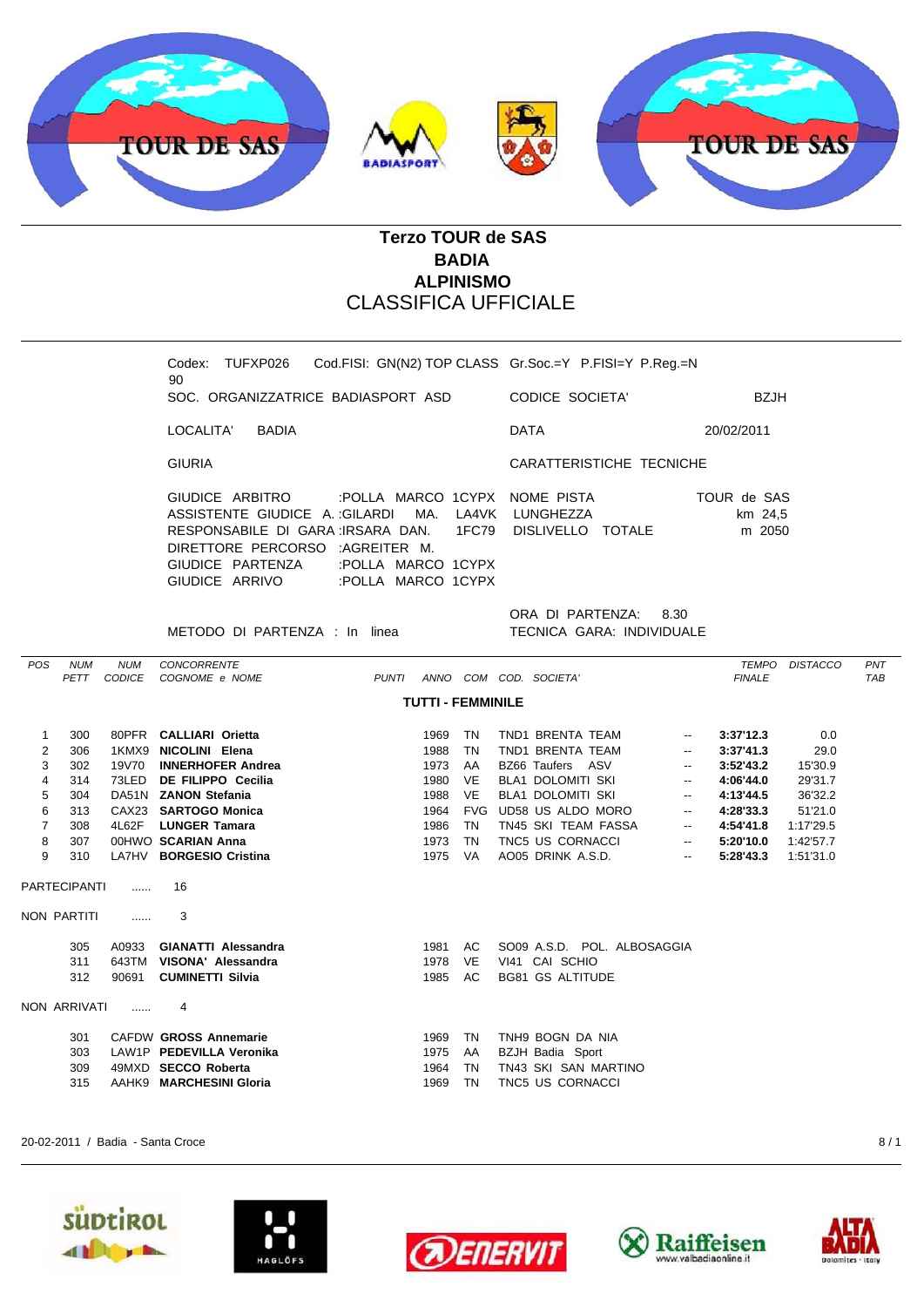SQUALIFICATI ...... 0

## **SENIORES - MASCHILE**

| 1                       | 1              |                                  | 3X9HC GIACOMELLI Guido      | 1980    | AC        | SO29 A.VALTELLINA         | $\overline{\phantom{a}}$ | 2:39'35.8 | 0.0              |     |
|-------------------------|----------------|----------------------------------|-----------------------------|---------|-----------|---------------------------|--------------------------|-----------|------------------|-----|
| $\overline{\mathbf{c}}$ | $\overline{2}$ |                                  | 62R0D PEDRINI Daniele       | 1976    | AC        | SO29 A.VALTELLINA         | $\overline{\phantom{a}}$ | 2:41'05.3 | 1'29.5           |     |
| 3                       | 33             |                                  | <b>3EYCR BULANTI Marco</b>  | 1979    | AC        | SO38 GS VALTARTANO        | $\overline{\phantom{a}}$ | 2:41'43.6 | 2'07.8           |     |
| $\overline{4}$          | $\overline{4}$ |                                  | 10H3K FOLLADOR Alessandro   | 1983    | VE        | BLA1 DOLOMITI SKI         | $\overline{\phantom{a}}$ | 2:42'15.0 | 2'39.2           |     |
| 5                       | 19             |                                  | <b>OCVN8 ZULIAN Ivo</b>     | 1980    | TN        | TNH9 BOGN DA NIA          | $\overline{\phantom{a}}$ | 2:45'34.4 | 5'58.6           |     |
| 6                       | 3              |                                  | 52RTF PEDERGNANA Matteo     | 1980    | AC        | SO29 A.VALTELLINA         | $\overline{\phantom{a}}$ | 2:45'55.4 | 6'19.6           |     |
| $\overline{7}$          | $\overline{7}$ | 9AC97                            | <b>BECCARI Filippo</b>      | 1979    | TN        | TN45 SKI TEAM FASSA       | $\overline{\phantom{a}}$ | 2:46'09.7 | 6'33.9           |     |
| 8                       | 6              |                                  | 1H2K4 DEZULIAN Riccardo     | 1972    | <b>TN</b> | TNH9 BOGN DA NIA          |                          | 2:47'09.8 |                  |     |
| 9                       |                |                                  | 3WYXA DE SIMONE Roberto     |         | AA        |                           | 40.0<br>$\sim$           |           | 7'34.0<br>7'40.8 |     |
|                         | 226            |                                  |                             | 1984    |           | BZ11 Gossensass ASV       |                          | 2:47'16.6 |                  |     |
| 10                      | 11             |                                  | 3D52H GALIZZI Davide        | 1983    | TN        | TND1 BRENTA TEAM          | $\overline{\phantom{a}}$ | 2:47'17.3 | 7'41.5           |     |
| 11                      | 8              |                                  | 12VHH MARTINI Thomas        | 1981    | TN        | TND1 BRENTA TEAM          | $\overline{\phantom{a}}$ | 2:50'46.4 | 11'10.6          |     |
| 12                      | 75             | A092E                            | <b>MORIONDO Paolo</b>       | 1975    | AC        | SO38 GS VALTARTANO        | $\overline{\phantom{a}}$ | 2:51'41.7 | 12'05.9          |     |
| 13                      | 212            |                                  | 3RDPP VERGINER Roman        | 1987    | AA        | BZJH Badia Sport          | $\sim$                   | 2:54'06.6 | 14'30.8          |     |
| 14                      | 86             |                                  | CAR6P SALVADORI Alex        | 1986    | TN        | TNHF ALPIN GO RENDEN      | $\sim$                   | 2:55'27.1 | 15'51.3          |     |
| 15                      | 201            | A0368                            | <b>CRAFFONARA Lois</b>      | 1980    | AA        | <b>BZJH Badia Sport</b>   | $\overline{\phantom{a}}$ | 2:55'28.9 | 15'53.1          |     |
| 16                      | 207            | 030H3                            | <b>OBERFRANK Hannes</b>     | 1976    | AA        | BZ66 Taufers ASV          | $\sim$                   | 2:58'38.8 | 19'03.0          |     |
| 17                      | 29             | 363TC                            | <b>PIERANTONI Davide</b>    | 1990    | VE        | VI41 CAI SCHIO            | $\overline{\phantom{a}}$ | 2:58'56.3 | 19'20.5          |     |
| 18                      | 231            |                                  | 3RDER MOLING Michael        | 1988    | AA        | BZJH Badia Sport          | $\overline{\phantom{a}}$ | 3:03'22.4 | 23'46.6          |     |
| 19                      | 42             |                                  | 4HX3L PUNTEL Fabrizio       | 1970    | VE        | PD13 CUS PADOVA           | $\sim$                   | 3:03'50.2 | 24'14.4          |     |
| 20                      | 202            |                                  | 8094W INNERHOFER Paul       | 1974    | AA        | BZ66 Taufers ASV          | $\overline{\phantom{a}}$ | 3:05'47.2 | 26'11.4          |     |
| 21                      | 215            |                                  | DALZ3 HOFER Henry           | 1978    | AA        | BZ11 Gossensass ASV       | $\overline{\phantom{a}}$ | 3:07'01.2 | 27'25.4          |     |
| 22                      | 46             |                                  | 53C78 CALLIARI Claudio      | 1970    | <b>TN</b> | TN40 L'ARCOBALENO         | $\overline{\phantom{a}}$ | 3:07'40.2 | 28'04.4          |     |
| 23                      | 81             |                                  | <b>HOFER Andreas</b>        | 1984    |           | <b>AUSTRIA</b>            | $- -$                    | 3:09'15.5 | 29'39.7          |     |
| 24                      | 119            |                                  | H016Y CALIMODIO Luca        | 1981    |           | AOC CN39 VALLE VARAITA A. | $\sim$                   | 3:09'54.7 | 30'18.9          |     |
| 25                      | 210            |                                  | <b>EAM8Y KOFLER Horst</b>   | 1975    | AA        | BZ92 Prags ASV            | $\overline{\phantom{a}}$ | 3:14'38.5 | 35'02.7          |     |
| 26                      | 234            |                                  | HAFR3 IRSARA RenO           | 1981    | AA        | BZJH Badia Sport          | $\sim$                   | 3:17'54.1 | 38'18.3          |     |
| 27                      | 216            |                                  | 1LY3C HEISS Karl            | 1966    | AA        | BZE2 Martell ASV          | $\sim$                   | 3:18'03.5 | 38'27.7          |     |
| 28                      | 233            |                                  | 67XW1 STEGER Thomas         | 1968    | AA        | BZ66 Taufers ASV          | $\sim$                   | 3:19'42.8 | 40'07.0          |     |
| 29                      | 74             |                                  | 929AT GARDINI Guido         | 1969    | VA        | AO11 CORRADO GEX          | $\sim$                   | 3:19'49.9 | 40'14.1          |     |
| 30                      | 85             |                                  | CAEAL BARTOLI Fabrizio      | 1986    | TN        | TNH9 BOGN DA NIA          | $\overline{\phantom{a}}$ | 3:19'51.5 | 40'15.7          |     |
| 31                      | 206            |                                  | 67HF5 AINHAUSER Walter      | 1983    | AA        | BZ11 Gossensass ASV       | $\overline{\phantom{a}}$ | 3:20'38.7 | 41'02.9          |     |
| 32                      | 9              |                                  | 4LHMM ANTIGA Ivan           | 1971    | TN        | TND1 BRENTA TEAM          | $\overline{\phantom{a}}$ | 3:22'51.0 | 43'15.2          |     |
| 33                      | 204            | 53Y7Y                            | <b>DORFMANN Manfred</b>     | 1970    | AA        | BZ66 Taufers ASV          | $\overline{\phantom{a}}$ | 3:23'57.6 | 44'21.8          |     |
| 34                      | 131            |                                  | LA1LM ROMERI Michele        | 1988    | AC        | SO09 A.S.D. POL. ALBO     | ۰.                       | 3:25'57.6 | 46'21.8          |     |
| 35                      | 222            |                                  | CAJY5 OBERHOLLENZER Michael | 1972    | AA        | BZ66 Taufers ASV          | $\overline{\phantom{a}}$ | 3:26'03.5 | 46'27.7          |     |
| 36                      | 53             |                                  | 703YK VARESCO Luca          | 1978    | TN        | TNC5 US CORNACCI          | $\overline{\phantom{a}}$ | 3:26'23.1 | 46'47.3          |     |
| 37                      | 223            |                                  | 3WYWY IRSARA Andreas        | 1972    | AA        | BZJH Badia Sport          | 5'00.0                   | 3:26'43.4 | 47'07.6          |     |
| 38                      | 214            |                                  | AACP5 AMHOF Robert          | 1968    | AA        | BZ07 Olang ASC            | $\overline{\phantom{a}}$ | 3:27'50.7 | 48'14.9          |     |
| 39                      | 89             |                                  | CARM9 TAGLIAPIETRA Mauro    | 1974    | VE        | TV36 VALDOBBIADENE        | ۰.                       | 3:28'18.0 | 48'42.2          |     |
| 40                      | 209            |                                  | M0K8Y OBERHOELLER Michael   | 1982    | AA        | BZ11 Gossensass ASV       | $\overline{\phantom{a}}$ | 3:28'50.6 | 49'14.8          |     |
| 41                      | 208            | A034                             | <b>PESCOSTA Werner</b>      | 1975    | AA        | BZJH Badia Sport          | $\overline{\phantom{a}}$ | 3:28'55.4 | 49'19.6          |     |
| 42                      | 41             |                                  | 4HWL6 COMETTI Fabio         | 1974    | AC        | SO09 A.S.D. POL. ALBO     | $\sim$                   | 3:29'13.0 | 49'37.2          |     |
| 43                      | 55             |                                  | 72X1R MODENA Christian      | 1984    | TN        | TN40 L'ARCOBALENO         | $\overline{\phantom{a}}$ | 3:29'36.7 | 50'00.9          |     |
| 44                      | 50             | 64L6M                            | <b>MATTEI Andrea</b>        | 1970    | TN        | TNHF ALPIN GO RENDEN      | $\overline{\phantom{a}}$ | 3:29'45.3 | 50'09.5          |     |
| 45                      | 100            |                                  | EAC6V ZANELLA Rudy          | 1974    | AC        | BSC6 ACTIVE SPORT TE      | $\overline{\phantom{a}}$ | 3:30'03.0 | 50'27.2          |     |
| 46                      | 132            |                                  | LA2Z5 GRASSI Vittorio       | 1974 TN |           | TND1 BRENTA TEAM          | $\overline{\phantom{a}}$ | 3:33'46.4 | 54'10.6          |     |
| 47                      | 80             |                                  | <b>NINDL Christian</b>      | 1984    |           | <b>AUSTRIA</b>            | --                       | 3:35'21.5 | 55'45.7          |     |
| 48                      | 217            |                                  | 3RDR5 IRSARA Michael        | 1975 AA |           | BZJH Badia Sport          | --                       | 3:35'24.6 | 55'48.8          |     |
| 49                      | 83             |                                  | C05TT DAPORTA Harald        | 1971 TN |           | TN45 SKI TEAM FASSA       | --                       | 3:36'58.5 | 57'22.7          |     |
| 50                      | 27             |                                  | 1M0E0 ZANON Alessandro      | 1984 VE |           | BLA1 DOLOMITI SKI         | $\overline{\phantom{a}}$ | 3:40'18.9 | 1:00'43.1        |     |
| 51                      | 225            |                                  | M09A6 THOENI David          | 1983 AA |           | BZ11 Gossensass ASV       | $\overline{\phantom{a}}$ | 3:41'31.0 | 1:01'55.2        |     |
| 52                      | 62             |                                  | 866C6 IORIATTI Anddrea      | 1972 VE |           | BL65 POL. CAPRIOLI        | --                       | 3:41'56.7 | 1:02'20.9        |     |
| 53                      | 101            |                                  | EAMA4 GIOVANNINI Fulvio     | 1966    | TN        | TN40 L'ARCOBALENO         | $\overline{\phantom{a}}$ | 3:43'04.2 | 1:03'28.4        |     |
| 54                      | 140            |                                  | MOEZN DA RIN PISTER Angelo  | 1968    | VE.       | BLAK ASD DOLOMITICI       | ۰.                       | 3:44'58.0 | 1:05'22.2        |     |
| 55                      | 39             |                                  | 49LWM DAMAGGIO Lorenzo      | 1967 TN |           | TN40 L'ARCOBALENO         | $\overline{\phantom{a}}$ | 3:45'13.0 | 1:05'37.2        |     |
| 56                      | 220            | 005L5                            | IRSARA Ivan                 | 1982 AA |           | <b>BZJH Badia Sport</b>   | --                       | 3:46'38.3 | 1:07'02.5        |     |
| 57                      | 113            |                                  | FAE6W LORA Carlo            | 1978 VE |           | VI41 CAI SCHIO            | $\overline{\phantom{a}}$ | 3:46'44.8 | 1:07'09.0        |     |
| 58                      | 118            |                                  | FO57T DELL'ANGELO Renzo     | 1970    | FVG       | UD12 GS DILETTANTISTI     | ۰.                       | 3:47'47.6 | 1:08'11.8        |     |
| 59                      | 59             |                                  | 80PFD ARSUFFI Mirko         | 1974    | AC        | BG81 GS ALTITUDE          | ۰.                       | 3:50'00.9 | 1:10'25.1        |     |
| 60                      | 65             | 87AVF                            | <b>BRESSAN Ermanno</b>      | 1975    | VE        | BL42 VALLE AGORDINA       | --                       | 3:50'17.5 | 1:10'41.7        |     |
| 61                      | 105            | F011L                            | <b>SPONGA Zeno</b>          | 1974 VE |           | BLA1 DOLOMITI SKI         | $\overline{\phantom{a}}$ | 3:51'19.0 | 1:11'43.2        |     |
| 62                      | 122            |                                  | HA74A RENIERO Jhonny        | 1979 VE |           | VI41 CAI SCHIO            | $\overline{\phantom{a}}$ | 3:52'47.6 | 1:13'11.8        |     |
| 63                      | 77             | A1519                            | <b>GUGOLE Diego</b>         | 1977 VE |           | VR05   NORDICO PRISMA     | --                       | 3:55'03.3 | 1:15'27.5        |     |
| 64                      | 67             | 87D7P                            | <b>MORESCHINI Franco</b>    | 1979    | AC        | BSC6 ACTIVE SPORT TE      | $\overline{\phantom{a}}$ | 3:55'33.9 | 1:15'58.1        |     |
| 65                      | 224            | 4D79N                            | <b>PITSCHEIDER Roland</b>   | 1973 AA |           | BZJH Badia Sport          | $\overline{\phantom{a}}$ | 3:56'21.8 | 1:16'46.0        |     |
| 66                      | 12             | 03170                            | <b>POLIN Michele</b>        | 1975 VE |           | BLA1 DOLOMITI SKI         | --                       | 3:57'31.0 | 1:17'55.2        |     |
| 67                      | 133            | LA6J5                            | <b>CECCHIN David</b>        | 1984    | VE        | BLA1 DOLOMITI SKI         | $\overline{\phantom{a}}$ | 3:57'58.0 | 1:18'22.2        |     |
| 68                      | 232            | M06JT                            | VITTUR Ivan                 | 1980 AA |           | BZJH Badia Sport          | ۰.                       | 3:58'32.6 | 1:18'56.8        |     |
| 69                      | 68             | 908M5                            | <b>PERUFFO Marco</b>        | 1969 VE |           | VI41 CAI SCHIO            | $\overline{\phantom{a}}$ | 3:59'51.1 | 1:20'15.3        |     |
| 70                      | 92             |                                  | DAFYF SARTORI Thomas        | 1975 TN |           | TND1 BRENTA TEAM          | $\overline{\phantom{a}}$ | 4:00'08.5 | 1:20'32.7        |     |
| 71                      | 141            |                                  | MOK83 SBARDELLA Valerio     | 1986    | VE        | BL25 LENTIAI              | $\overline{\phantom{a}}$ | 4:01'16.1 | 1:21'40.3        |     |
|                         |                | 20-02-2011 / Badia - Santa Croce |                             |         |           |                           |                          |           |                  | 8/2 |
|                         |                |                                  |                             |         |           |                           |                          |           |                  |     |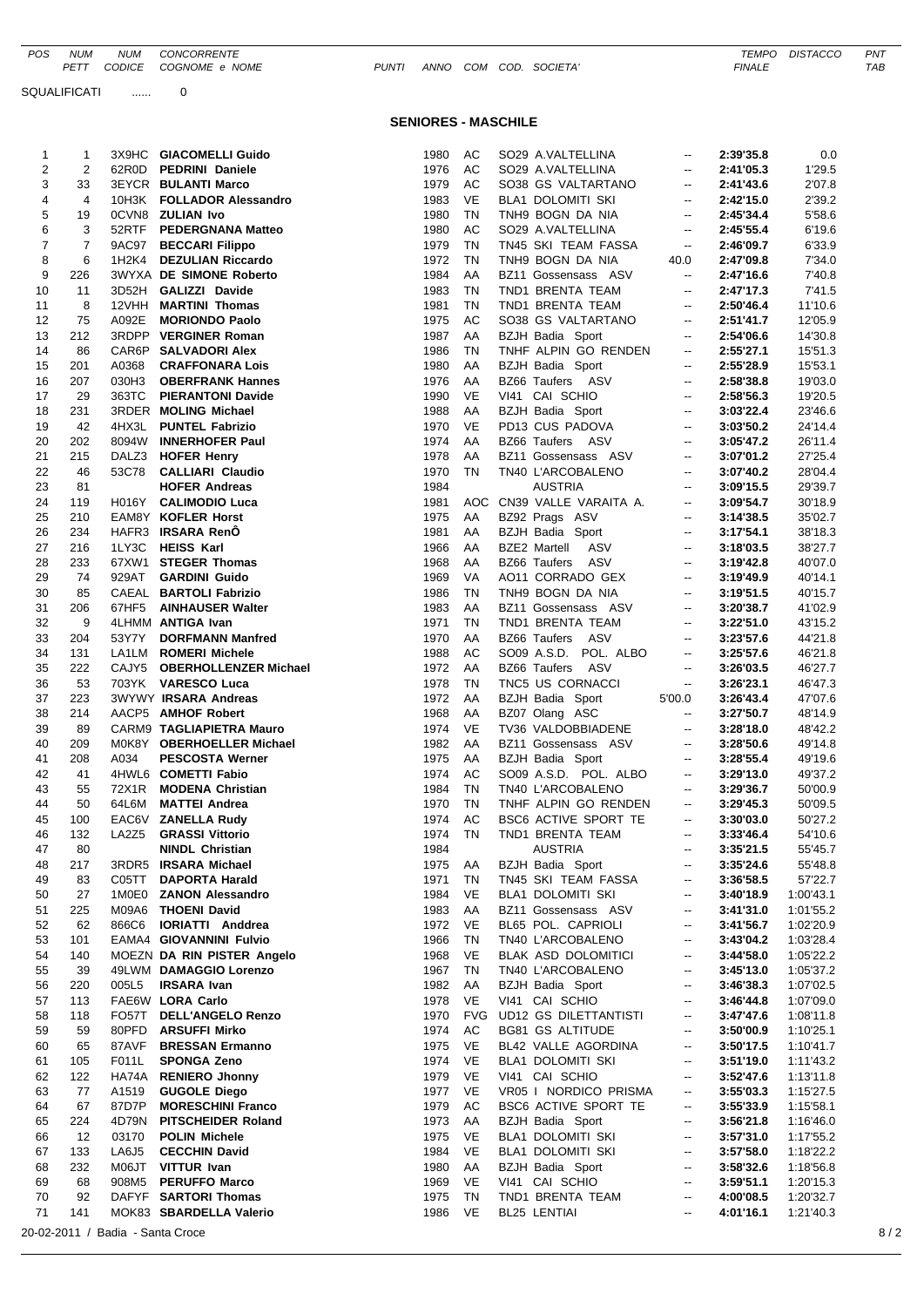| POS      | <b>NUM</b><br>PETT          | <b>NUM</b><br>CODICE             | CONCORRENTE<br>COGNOME e NOME                                     | <b>PUNTI</b> |                    |                 | ANNO COM COD. SOCIETA'                        |                                | <b>FINALE</b>          | TEMPO DISTACCO         | PNT<br><b>TAB</b> |
|----------|-----------------------------|----------------------------------|-------------------------------------------------------------------|--------------|--------------------|-----------------|-----------------------------------------------|--------------------------------|------------------------|------------------------|-------------------|
|          |                             |                                  |                                                                   |              |                    |                 |                                               |                                |                        |                        |                   |
| 72<br>73 | 79<br>120                   | HA5F1                            | <b>GLOMSER Gerrit</b><br><b>BIASIOLI</b> Andrea                   |              | 1975<br>1983       | TN              | <b>AUSTRIA</b><br>TN40 L'ARCOBALENO           | $\overline{\phantom{a}}$       | 4:04'11.0              | 1:24'35.2<br>1:24'53.1 |                   |
| 74       | 70                          |                                  | 91HVM CESCONI Lorenzo                                             |              | 1978               | TN              | TN40 L'ARCOBALENO                             | $\overline{\phantom{a}}$<br>-- | 4:04'28.9<br>4:04'29.2 | 1:24'53.4              |                   |
| 75       | 61                          |                                  | 85TXY PICHI Giorgio                                               |              | 1969               | VA              | AO05 DRINK A.S.D.                             | $\overline{\phantom{a}}$       | 4:04'56.7              | 1:25'20.9              |                   |
| 76       | 130                         |                                  | HAVP1 CIPRIANI Giovanni                                           |              | 1966               | <b>FVG</b>      | UD12 GS DILETTANTISTI                         | --                             | 4:05'54.4              | 1:26'18.6              |                   |
| 77       | 96                          |                                  | DAPOE CONSONNI Andrea                                             |              | 1975               | AC              | BG81 GS ALTITUDE                              | --                             | 4:06'33.6              | 1:26'57.8              |                   |
| 78       | 94                          |                                  | DAML6 AGLIONI Luca                                                |              | 1981               | TN              | TND1 BRENTA TEAM                              | $\overline{\phantom{a}}$       | 4:08'02.2              | 1:28'26.4              |                   |
| 79       | 124                         |                                  | HADA4 MARZIN Diego Pietro                                         |              | 1976               | AC              | SO09 A.S.D. POL. ALBO                         | ۰.                             | 4:08'06.7              | 1:28'30.9              |                   |
| 80       | 32                          |                                  | 3D1V6 PERENZONI Gabriel                                           |              | 1984               | <b>TN</b>       | TN40 L'ARCOBALENO                             | $\overline{\phantom{a}}$       | 4:08'18.7              | 1:28'42.9              |                   |
| 81       | 91                          |                                  | DA27M CAPOSASSI Herbert                                           |              | 1979               | <b>FVG</b>      | <b>UD25 SS FORNESE</b>                        | $\overline{\phantom{a}}$       | 4:08'59.0              | 1:29'23.2              |                   |
| 82       | 138                         |                                  | MOAYF BIZ Simone                                                  |              | 1982               | <b>VE</b>       | BLA1 DOLOMITI SKI                             | --                             | 4:10'58.7              | 1:31'22.9              |                   |
| 83       | 139                         |                                  | MOMPF COSTA Valentino                                             |              | 1987               | <b>VE</b>       | BL42 VALLE AGORDINA                           | --                             | 4:12'00.3              | 1:32'24.5              |                   |
| 84       | 18                          | 06LT5                            | <b>ROSSA Renzo</b>                                                |              | 1968               | <b>VE</b>       | BL28 PONTE NELLE ALP                          | --                             | 4:16'57.4              | 1:37'21.6              |                   |
| 85       | 54                          |                                  | 70AP1 PIVA Paolo                                                  |              | 1968               | VA              | AO11 CORRADO GEX                              | --                             | 4:18'01.3              | 1:38'25.5              |                   |
| 86       | 111                         |                                  | FA93P DEL SIMONE Stefano                                          |              | 1982               | AC              | SO31 SONDALO                                  | $\overline{\phantom{a}}$       | 4:18'16.7              | 1:38'40.9              |                   |
| 87       | 98                          |                                  | EA7TY FERRARI Fabrizio                                            |              | 1966               | TN              | TNHF ALPIN GO RENDEN                          | ۰.                             | 4:19'29.8              | 1:39'54.0              |                   |
| 88       | 66                          |                                  | 87CXW BERNARDI Patrik                                             |              | 1984               | AC              | BSC6 ACTIVE SPORT TE                          | $\overline{\phantom{a}}$       | 4:19'51.6              | 1:40'15.8              |                   |
| 89       | 221                         |                                  | 1FC6Y TAVELLA Igor                                                |              | 1976               | AA              | BZJH Badia Sport                              | $\overline{\phantom{a}}$       | 4:23'33.9              | 1:43'58.1              |                   |
| 90       | 142                         |                                  | MOL61 FOGLIA Emilio                                               |              | 1966               | VA              | AO11 CORRADO GEX                              | --                             | 4:24'46.3              | 1:45'10.5              |                   |
| 91       | 23                          | 1F073                            | <b>DECIMA Simone</b>                                              |              | 1987               | VE              | TV08 NERVESA LIFE                             | $\overline{\phantom{a}}$       | 4:26'53.4              | 1:47'17.6              |                   |
| 92       | 45                          | 533R9                            | <b>CASTELLAN Marco</b>                                            |              | 1967               | <b>TN</b>       | TN40 L'ARCOBALENO                             | --                             | 4:30'04.7              | 1:50'28.9              |                   |
| 93       | 121                         | 4L5FC                            | HA6TY MARABITO Remo                                               |              | 1968<br>1967       | <b>TN</b>       | TND1 BRENTA TEAM<br>AOC VC27 CAI VERCELLI A.S | $\overline{\phantom{a}}$       | 4:32'58.7              | 1:53'22.9              |                   |
| 94       | 44                          |                                  | <b>BOBBA Paolo</b>                                                |              |                    |                 |                                               | $\overline{\phantom{a}}$       | 4:34'12.0              | 1:54'36.2              |                   |
| 95<br>96 | 56<br>97                    |                                  | 73N8N CASANOVA Massimo<br>DAR54 DE MAS Fabio                      |              | 1975<br>1973       | VE<br><b>VE</b> | BLA1 DOLOMITI SKI<br>BL65 POL. CAPRIOLI       | --<br>--                       | 4:34'16.8<br>4:44'53.9 | 1:54'41.0<br>2:05'18.1 |                   |
| 97       |                             |                                  | HAMRY CHIOCCHETTI Francesco                                       |              | 1972               | TN              | TNJ2 VAL DI FASSA SPO                         |                                | 4:45'36.7              |                        |                   |
| 98       | 127<br>211                  |                                  | LAFDZ WILLEIT Markus                                              |              | 1977               | AA              | BZJH Badia Sport                              | $\overline{\phantom{a}}$<br>-- | 4:46'30.4              | 2:06'00.9<br>2:06'54.6 |                   |
| 99       | 136                         |                                  | M04Z0 PIZZOLATO Alessandro                                        |              | 1977               | VE              | VI41 CAI SCHIO                                | $\overline{\phantom{a}}$       | 4:50'09.7              | 2:10'33.9              |                   |
| 100      | 40                          |                                  | 4HLFX ABORDI Marco                                                |              | 1976               | VE              | BLA1 DOLOMITI SKI                             | --                             | 4:54'02.6              | 2:14'26.8              |                   |
| 101      | 64                          |                                  | 87AV8 VALT Loris                                                  |              | 1975               | VE              | BL42 VALLE AGORDINA                           | $\overline{\phantom{a}}$       | 4:56'53.0              | 2:17'17.2              |                   |
| 102      | 110                         |                                  | FA7R0 CESCATO Dennis                                              |              | 1978               | <b>TN</b>       | TNJF PAVIONE GS                               | --                             | 5:01'13.1              | 2:21'37.3              |                   |
| 103      | 230                         |                                  | MOLV2 FRASCONA' Gabriele                                          |              | 1984               | AA              | BZF8 Meran SC Raika-M                         | $\overline{\phantom{a}}$       | 5:05'58.2              | 2:26'22.4              |                   |
| 104      | 51                          |                                  | 67TNN GHERARDI Matteo                                             |              | 1977               | TN              | TNHF ALPIN GO RENDEN                          | $\overline{\phantom{a}}$       | 5:51'04.1              | 3:11'28.3              |                   |
| 105      | 102                         |                                  | EAMU3 GHERARDI Luca                                               |              | 1975               | TN              | TNHF ALPIN GO RENDEN                          | $\overline{\phantom{a}}$       | 5:51'09.9              | 3:11'34.1              |                   |
|          | PARTECIPANTI<br>NON PARTITI | .<br>.                           | 141<br>31                                                         |              |                    |                 |                                               |                                |                        |                        |                   |
|          | 10                          |                                  | DAK8R BETTEGA Federico                                            |              | 1977               | <b>TN</b>       | TN40 L'ARCOBALENO                             |                                |                        |                        |                   |
|          | 16                          |                                  | 01NE4 PICCININI Alberto                                           |              | 1967               |                 | FVG UD41 MONTE LUSSARI                        |                                |                        |                        |                   |
|          | 17                          |                                  | 03EAN MALFER Stefan                                               |              | 1969<br>1989       | TN<br>TN        | TND1 BRENTA TEAM                              |                                |                        |                        |                   |
|          | 31<br>47                    |                                  | 3D0W3 RATTIN Andrea<br>53E0Y ZENI Matteo                          |              | 1980 TN            |                 | TNJF PAVIONE GS<br>TND1 BRENTA TEAM           |                                |                        |                        |                   |
|          | 57                          |                                  | 73P7E ZANOVELLO Emanuele                                          |              | 1978 TN            |                 | TN85 LAGORAI SKI TEA                          |                                |                        |                        |                   |
|          | 73                          |                                  | 9291W BONDIOLI Marzio                                             |              | 1983 AC            |                 | <b>BG07 GSA VERTOVESE</b>                     |                                |                        |                        |                   |
|          | 76                          | A1205                            | <b>BERTON Maurizio</b>                                            |              | 1979               | VE.             | BLA1 DOLOMITI SKI                             |                                |                        |                        |                   |
|          | 82                          |                                  | C026E BARCELLA Davide                                             |              | 1967               | AC              | <b>BG81 GS ALTITUDE</b>                       |                                |                        |                        |                   |
|          | 87                          |                                  | CARCZ GALEAZZI Maurizio                                           |              | 1974               | VE              | BL65 POL. CAPRIOLI                            |                                |                        |                        |                   |
|          | 90                          |                                  | DA1F6 NONIS Dino                                                  |              | 1971               |                 | FVG UD58 US ALDO MORO                         |                                |                        |                        |                   |
|          | 93                          |                                  | DAMCY POJER Umberto                                               |              | 1971               | TN              | TN40 L'ARCOBALENO                             |                                |                        |                        |                   |
|          | 99                          |                                  | EA9E9 STRAMBINI Mario                                             |              | 1980               | AC              | SO31 SONDALO                                  |                                |                        |                        |                   |
|          | 104                         |                                  | EANXL PEDROTTI Luca                                               |              | 1971               | TN              | TNE7 PANAROTTA                                |                                |                        |                        |                   |
|          | 106                         |                                  | F05N7 CERESOLI Luca                                               |              | 1978 AC            |                 | VB02 NUCLEO DI INTRA                          |                                |                        |                        |                   |
|          | 107                         |                                  | FA664 PIVA Massimo                                                |              | 1975 TN            |                 | TNE7 PANAROTTA                                |                                |                        |                        |                   |
|          | 108                         |                                  | FA6N3 PERIN Tiziano Marcello                                      |              | 1973 VE            |                 | VI41 CAI SCHIO                                |                                |                        |                        |                   |
|          | 109                         |                                  | FA6W8 VISONA' Moreno                                              |              | 1975 VE            |                 | VI41 CAI SCHIO                                |                                |                        |                        |                   |
|          | 115                         |                                  | FAMKW FONTANARI Alberto                                           |              | 1973 TN            |                 | TNE7 PANAROTTA                                |                                |                        |                        |                   |
|          | 116<br>117                  |                                  | <b>FAMKX FONTANARI Daniele</b><br>FAMY6 FOLGHERAITER Massimiliano |              | 1973 TN<br>1973 TN |                 | TNE7 PANAROTTA<br>TNE7 PANAROTTA              |                                |                        |                        |                   |
|          | 123                         |                                  | HA8HK FACCHINELLI Marco                                           |              | 1980 TN            |                 | TNH9 BOGN DA NIA                              |                                |                        |                        |                   |
|          | 125                         |                                  | HAK9C ANDERLE Giovanni                                            |              | 1973 TN            |                 | TNE7 PANAROTTA                                |                                |                        |                        |                   |
|          | 126                         |                                  | HAK9D PEDROTTI Christian                                          |              | 1974 TN            |                 | TNE7 PANAROTTA                                |                                |                        |                        |                   |
|          | 128                         |                                  | HAMT6 SOMMAVILLA Bruno                                            |              | 1972 TN            |                 | TNJ2 VAL DI FASSA SPORT EVEN                  |                                |                        |                        |                   |
|          | 134                         |                                  | LARLW PERLINI Enrico                                              |              | 1981               | TN              | TNH9 BOGN DA NIA                              |                                |                        |                        |                   |
|          | 137                         |                                  | M09AN PANIZZA Mauro                                               |              | 1982 AC            |                 | BSC6 ACTIVE SPORT TE                          |                                |                        |                        |                   |
|          | 203                         |                                  | HAHF4 NIEDERWIESER Christof                                       |              | 1974 AA            |                 | BZ66 Taufers ASV                              |                                |                        |                        |                   |
|          | 205                         |                                  | FAAHZ EDER Christian                                              |              | 1973 AA            |                 | BZ66 Taufers<br>ASV                           |                                |                        |                        |                   |
|          | 229                         |                                  | 4H7P1 TRIPPACHER Alexander                                        |              | 1976 AA            |                 | BZ66 Taufers<br>ASV                           |                                |                        |                        |                   |
|          | 237                         |                                  | CAJKJ SCHENK Andreas                                              |              | 1971 AA            |                 | BZ66 Taufers<br>ASV                           |                                |                        |                        |                   |
|          | NON ARRIVATI                | $\cdots$                         | 5                                                                 |              |                    |                 |                                               |                                |                        |                        |                   |
|          | 13<br>20                    |                                  | LA07V ANDRIANI Andrea<br>17AK1 <b>SCALET Titta</b>                |              | 1974 VE<br>1986 TN |                 | BLA1 DOLOMITI SKI<br>TN43 SKI SAN MARTINO     |                                |                        |                        |                   |
|          |                             | 20-02-2011 / Badia - Santa Croce |                                                                   |              |                    |                 |                                               |                                |                        |                        | 8/3               |